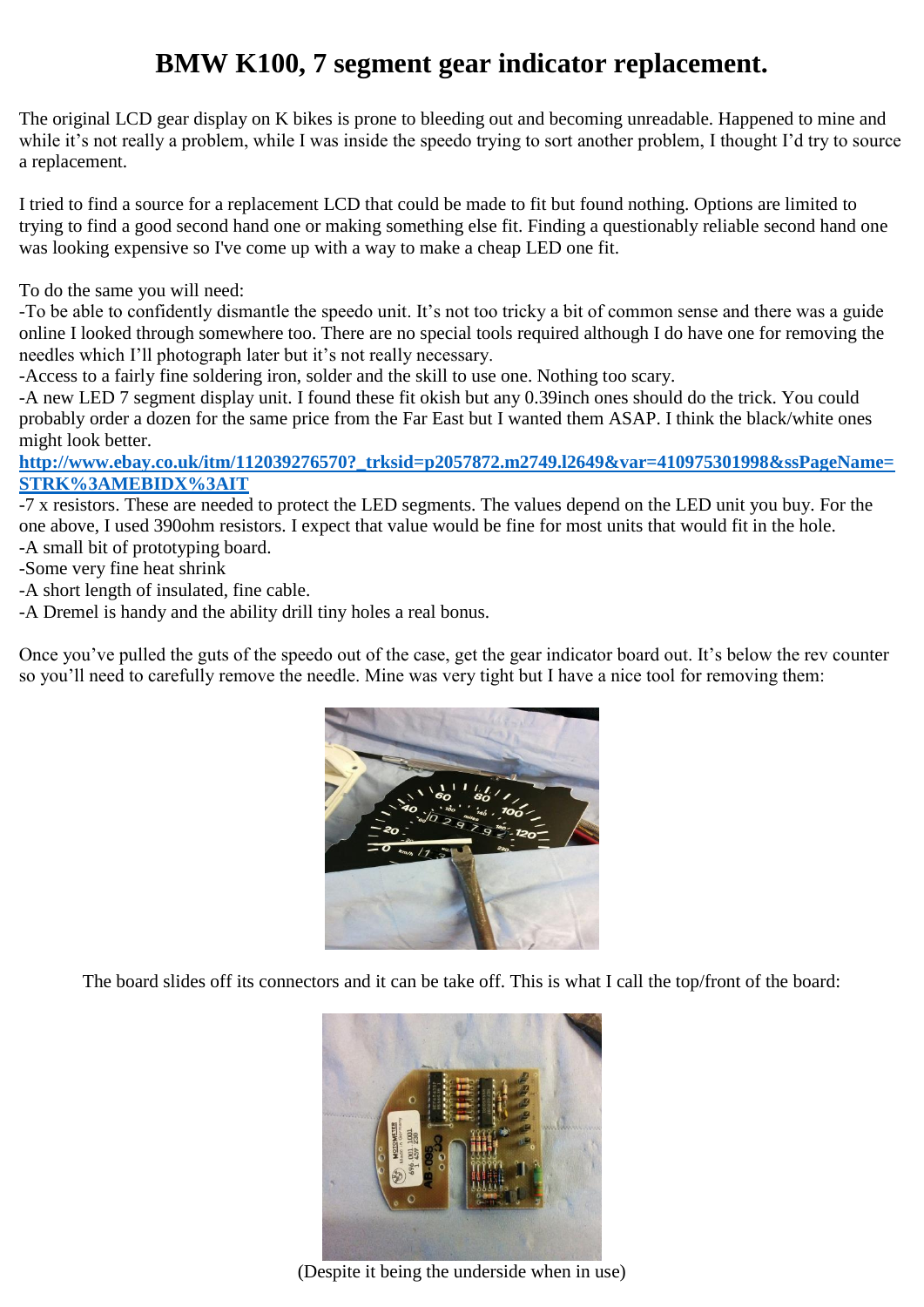The board takes Binary Coded Decimal (BCD) signals from presumably the gearbox, organises the neutral light/start to come on (when in neutral) and generates an output to drive the LCD screen. It also creates a flavour of electricity the LCD screen likes.

We need to retain the neutral light/start functionality so we don't want to ditch that bit of the board. However, we can't just solder in the new LED unit in place of the LCD one as they operate differently. Took me a while to figure out but LCDs need a square wave to work their magic, while LEDs are just little diodes that like nice, simple DC voltage.

So we need to alter the output of the board (to the display) from square wave to DC. Which is fine because it turns out that the chip that translates BCD into 7 segment display speak is happy to do it with either DC or the square wave. We just need to alter one pin on the chip and it will fire out DC for the LEDs.

The translation chip is the one nearest to the LCD display and it (mine) is labelled HEF4543BP. It's worth going and downloading this datasheet as it explains how it works (if you're interested) **<http://www.datasheetspdf.com/PDF/HEF4543B/1089666/1>**

This is the most useful bit:

active HIGH phase input (PH) and seven buffered segment outputs  $(O_a$  to  $O_a)$ .



## **PINNING**

| $D_A$ to $D_D$ | address (data) inputs             |
|----------------|-----------------------------------|
| PН             | phase input (active HIGH)         |
| BI             | blanking input (active HIGH)      |
| LD             | latch disable input (active HIGH) |
| $O_a$ to $O_a$ | segment outputs                   |

For liquid crystal displays a square-wave is applied to PH and the electrical common back-plane of the display. The outputs of the device are directly connected to the segments of the liquid crystal.



| HEF4543BP(N):                        | 16-lead DIL; plastic (SOT38-1)        |
|--------------------------------------|---------------------------------------|
| HEF4543BD(F):                        | 16-lead DIL; ceramic (cerdip) (SOT74) |
| HEF4543BT(D):                        | 16-lead SO; plastic (SOT109-1)        |
| (): Package Designator North America |                                       |



Take note of the pin locations and the orientation of the chip. The pinning diagram  $\wedge\wedge$  is mapped from the top of the board so when underneath, it'll need to be flipped over.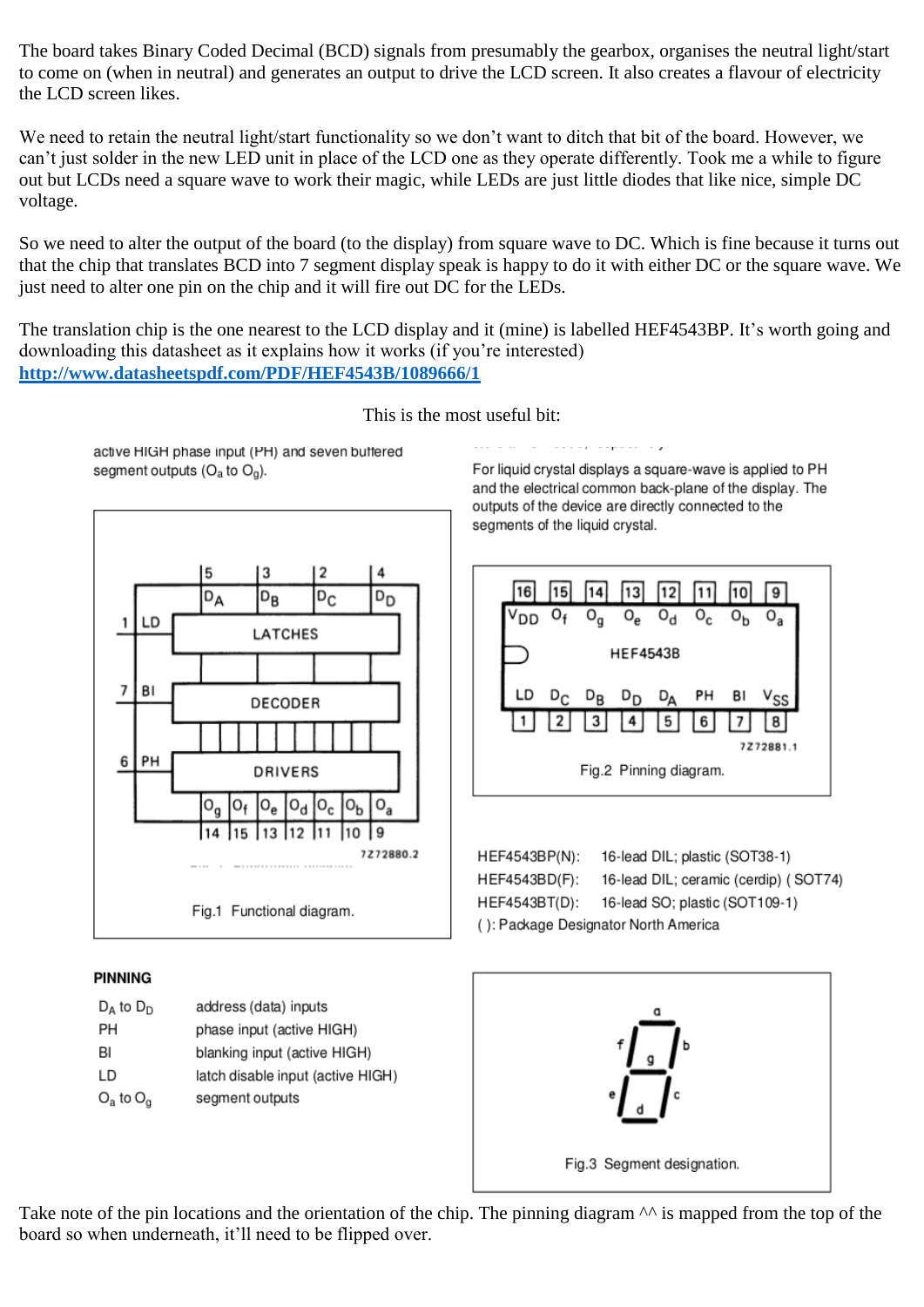In order to make it translate into LED, you need to cut its feed of square wave and feed it DC.

The pin we're interested in here is pin 6. Looking at the back of the board in the image below, it's the one circled in green.

You might as well remove the old LCD bit now if you haven't already. Keep the Perspex bit.

Go ahead and scrape off the track that feeds pin 6. I cut it at the corner, there is an "11" marked next to it. Scrape off enough that you're sure it is disconnected but try not to smoosh anything else. Circled in Red.



This was the square wave feed. Now go ahead and jumper either to "ground" or the +ve pin. This is either pin 8 or pin 16 respectively. Choose pin 8 if you want to use a common cathode LED, choose pin 16 for common anode. Both are easy enough to get so I chose the closest. Pin 8.



With that done, you should be getting +DCV out of the output pins when you change gear now. It's worth loosely plugging all the gubbins back into the bike at this point to make sure the circuit works and the gearbox output and everything in between. Study the .pdf and sketch down which pins relate to which segments, note that g and f are confusingly out of alphabetical order. Click through the gears and make sure you have DCV out at the appropriate pins for each of the gears.



For example for first gear you'd expect +ve on pins b and c. For third gear, on pins a,b,c,d and g. Make a note of the voltages you see. Mine were 10-11v.

As tempting as it is to wire in the LED unit right away, we can't unfortunately. These LEDs at these voltages need current limiting resistors. Have a read of this webpage for an explanation and the formula used to calculate your resistor values:

<http://www.electronics-tutorials.ws/blog/7-segment-display-tutorial.html>

It's useful to read the whole thing and isn't too long but the most important bit is here: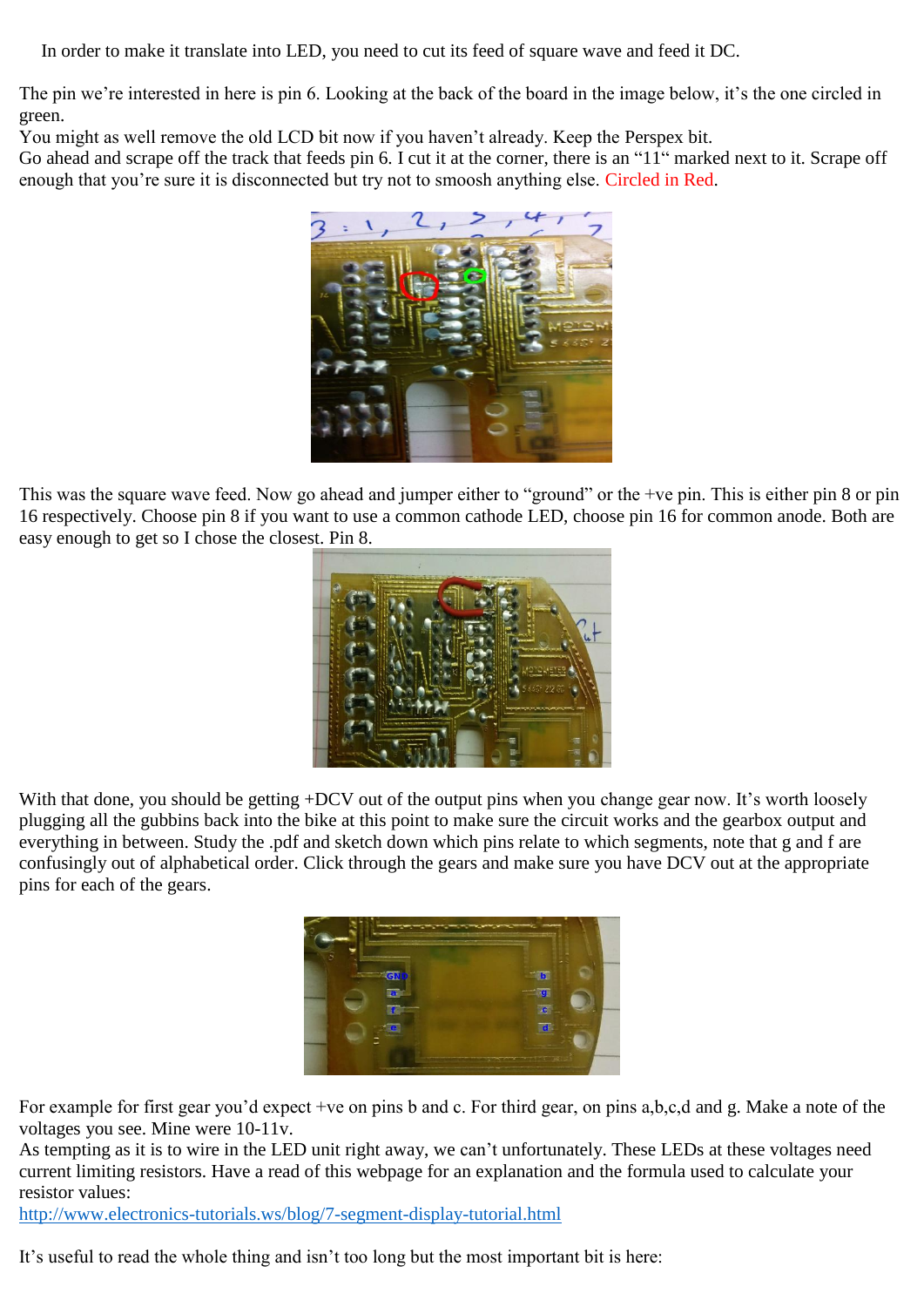The forward voltage drop across a red LED segment is very low at about 2-to-2.2 volts, (blue and white LEDs can be as high as 3.6 volts) so to illuminate correctly, the LED segments should be connected to a voltage source in excess of this forward voltage value with a series resistance used to limit the forward current to a desirable value.

Typically for a standard red coloured 7-segment display, each LED segment can draw about 15 mA to illuminated correctly, so on a 5 volt digital logic circuit, the value of the current limiting resistor would be about 200 $\Omega$  (5v - 2v)/15mA, or 220 $\Omega$  to the nearest higher preferred value.

So to understand how the segments of the display are connected to a  $220\Omega$  current limiting resistor consider the circuit below.



## Driving a 7-segment Display

I worked out that I'd need about 375Ohms per segment. I went with 390Ohm resistors as I didn't want the display to be too bright at night.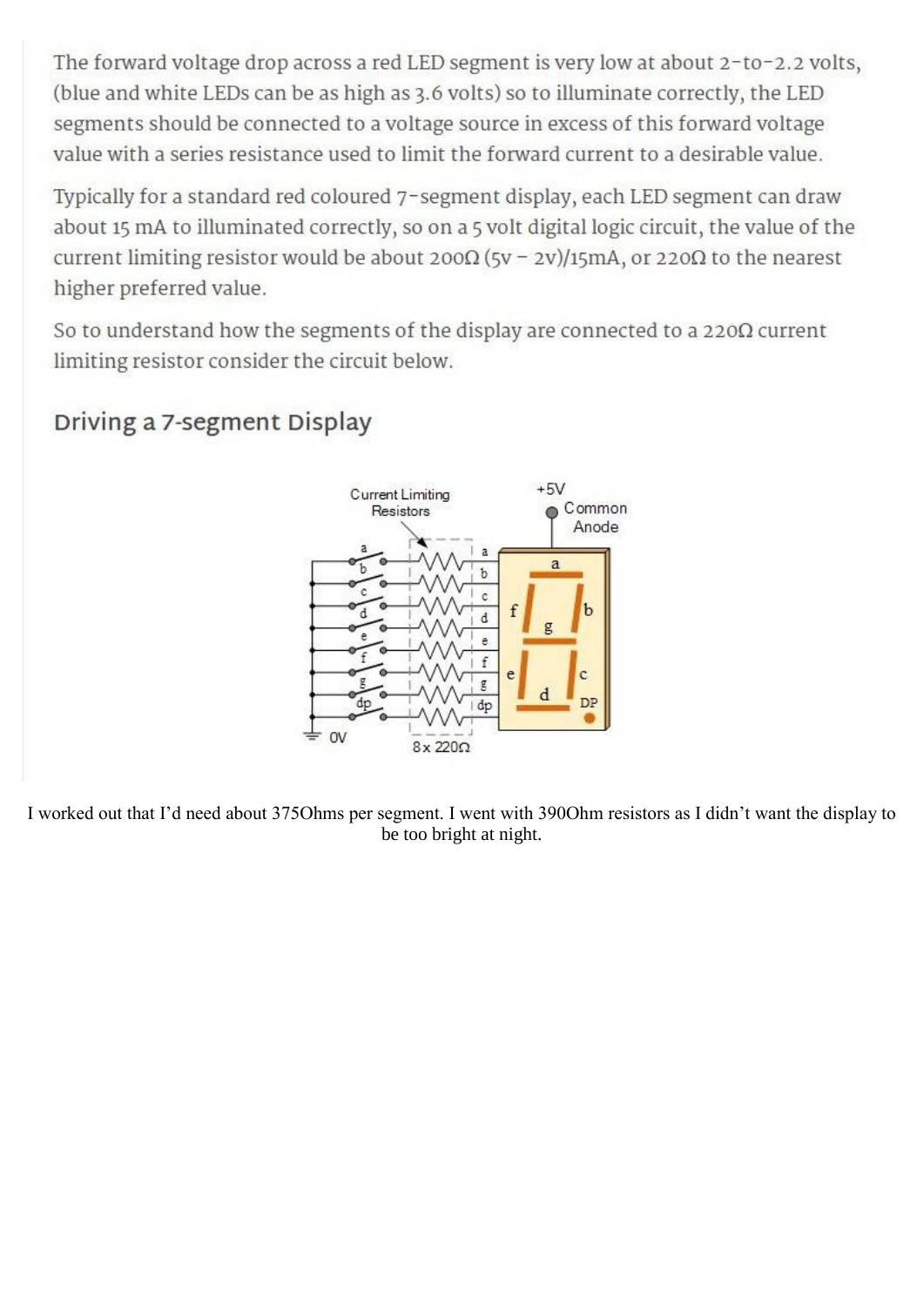Now it's just a case of putting it all together.

To get the fat LED to sit in the Perspex holder, you need to cut out the back of it. I sued a Dremel with a burr and managed not to gouge anything too drastically. A milling machine would be ideal, or you could just skip all this and blob it in place with hot glue. I think it would be perfectly adequate.



Before



Cut out



With LED installed.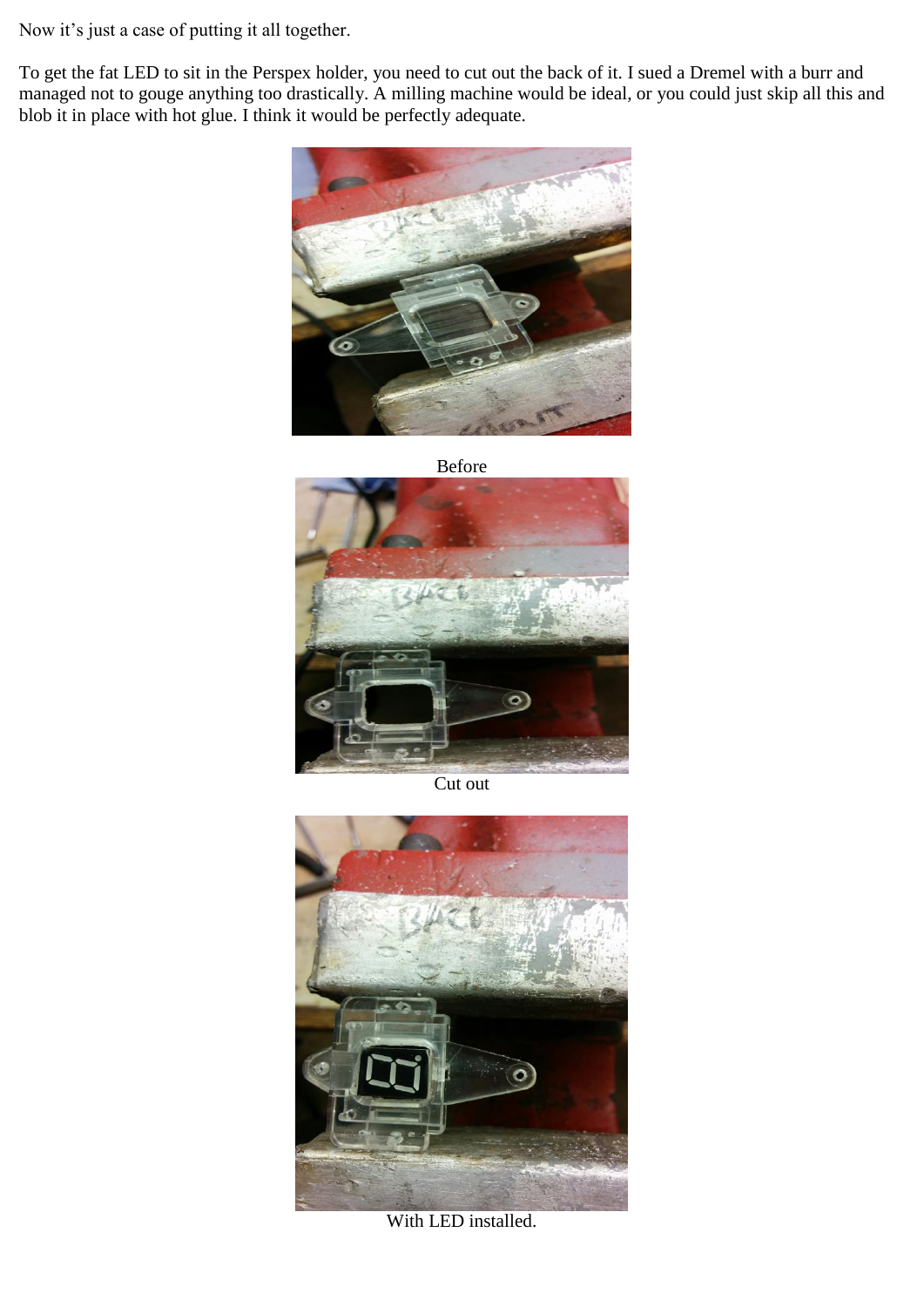I drilled out the pads originally used for the LCD connections and used them as take offs for the resistors.

Doing this is ideal as it takes the resistors around to the front/top of the board where there is more space. You will need a 1mm drill bit or less (0.75mm is ideal) and a fast and accurate pillar drill though.

If that's not going to work for you, you can just attach fine insulated cables either directly to the chip pins, those pads or the solder spots on the tracks.

Then I used a bit of prototype board as a guide to drill out the 10 holes for the legs of the indicator LED, the Perspex holder is there to get the position right:



With that done, the front of the board looks like this:



I'm holding the LED in place, you can see its legs poking through.

Now, that bit of prototype board can be used to secure the LED in place:



Solder in the resistors and you can begin connecting up the resistors to the legs of the LED.

I'm not going to go through what to connect to where here, you can try to follow the layout I have done in the pic below but I wouldn't recommend it. I had to alter one pin as I got it the wrong way round, turns out the diagram I was